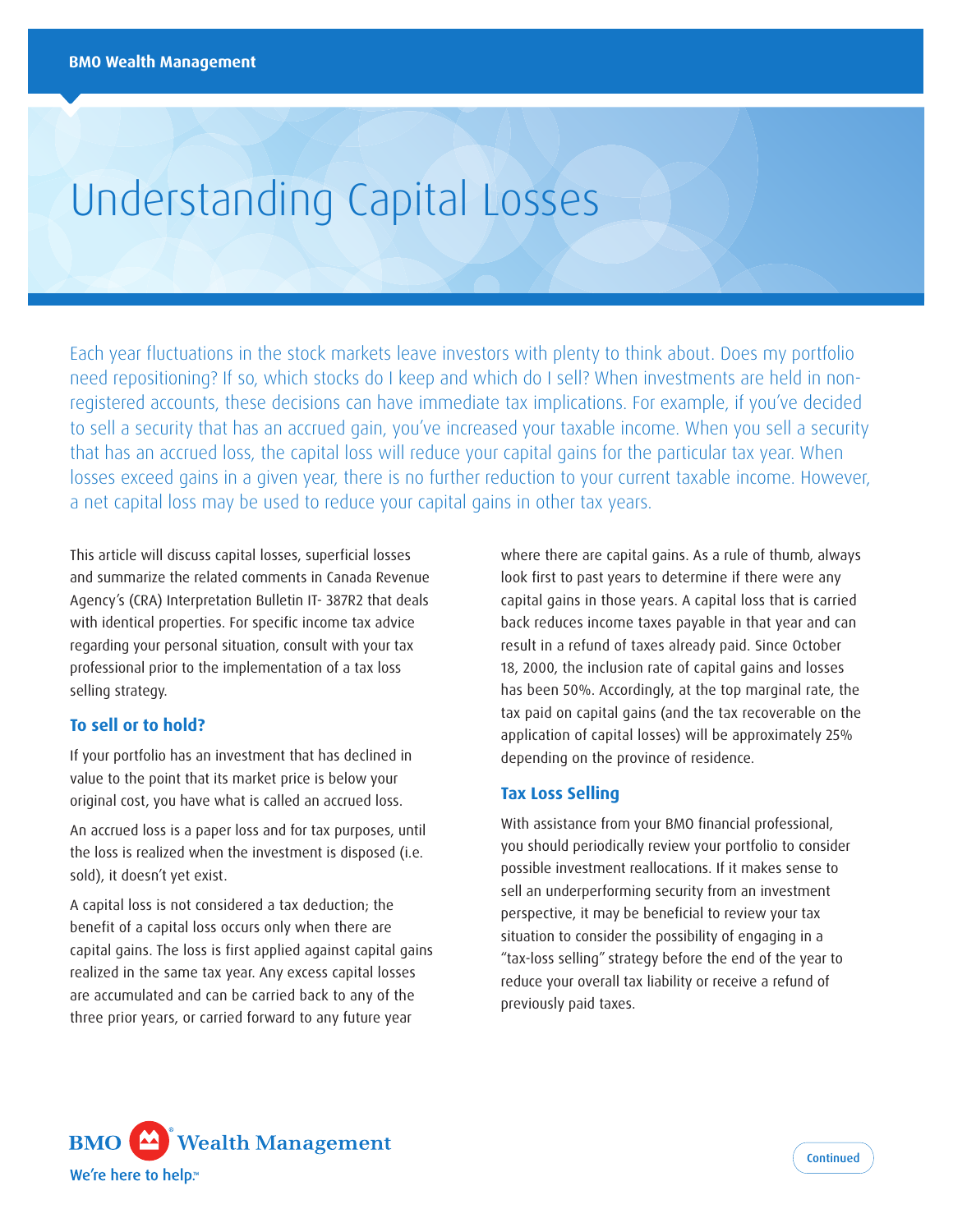Briefly stated, under this strategy, investments that have declined in value are sold to generate a capital loss for tax purposes to offset capital gains already generated in the year. Alternatively, an aggregate net capital loss in the year can be carried back to be applied against net capital gains realized in the three preceding years. The amount of capital gains subject to tax each year is based on the calculation of net capital gains, which is the sum of all capital gains less all capital losses realized in the year. Therefore, to the extent an investor realizes capital losses in the same taxation year that a significant capital gain is triggered, the tax liability on the capital gain can be reduced. Accordingly, it may be worthwhile to review your portfolio with your BMO financial professional to consider the sale of certain investments with unrealized losses, provided a sale makes sense from an investment perspective.

Before employing this tax strategy, consider the following:

- Since capital losses can be applied in the current year and then any unapplied net capital losses can be carried back for up to three years, you should review your capital gains and losses realized in the year-to-date and review your tax returns for the three immediately preceding tax years to determine if you reported net capital gains in any of these years. If so, check with your tax advisor to understand the possible tax benefit of applying net capital losses to offset these gains.
- Remember that capital gains or losses on foreign securities denominated in another currency are generally calculated in Canadian dollars so that fluctuations in the foreign currency relative to the Canadian dollar over the period of ownership will also factor into the analysis.
- Speak to your accountant or other tax advisor to ensure that you are aware of the actual tax cost base of your investments since the tax cost will often be different from the original purchase price as a result of corporate

re-organizations, tax elections, distributions such as return of capital, or the requirement to calculate a weighted average cost for tax purposes with other identical securities held in all non-registered accounts.

- If you are selling an investment near the end of the calender year and your intent is to have the loss be included in that tax year, you must sell the property early enough for the trade to settle by December 31.
- Finally, be aware of the superficial loss rules and "stoploss" rules which may deny a capital loss realized on the disposition of an investment property. These rules are discussed below.

#### **Superficial Losses**

When realizing capital losses, it is important to be aware of the superficial loss rule which may deny a capital loss realized on a sale of property, including investments. This rule generally applies on the disposition of a property by an individual if:

i) during the period that begins 30 days before the disposition and ends 30 days after the disposition, you or another affiliated person (see definition below) acquired the same or identical property;

#### *And*

ii) at the end of the period you (or another affiliated person) owned or had a right to acquire the same or identical property (CRA refers to this as a substituted property).

If the superficial loss rule is triggered, the capital loss realized personally on a disposition is denied and the capital loss is added to the cost of the substituted property. For example, if you have purchased a security for \$7,000 and later sell it for proceeds of \$5,000, there is a \$2,000 capital loss that can be used to offset capital gains. However, if you purchase an identical/substituted investment property within 30 calendar days of the sale, let's say for \$5,200,

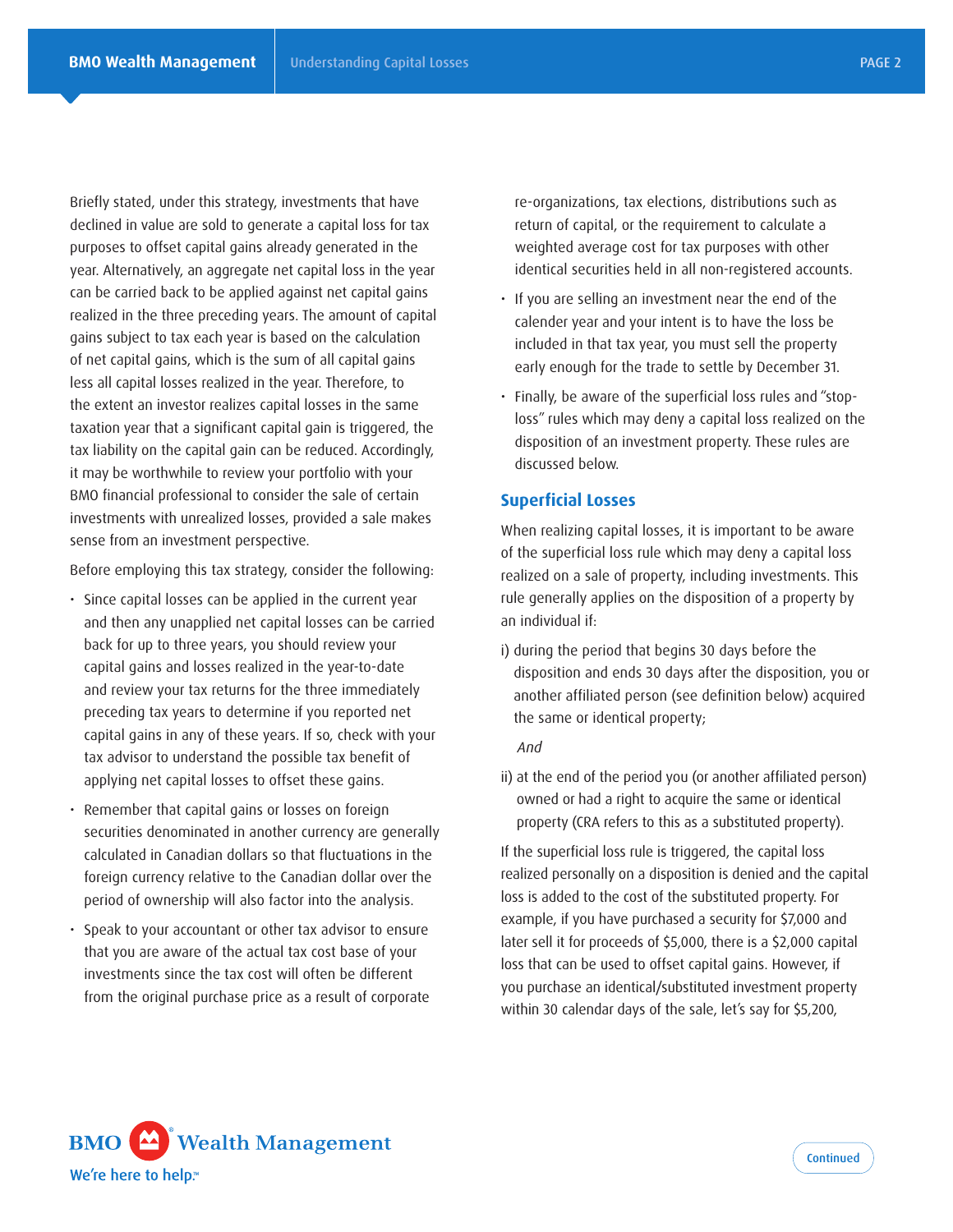the superficial loss rule is triggered (if you continue to own the security at the end of this 30 day period). This means that the \$2,000 capital loss is denied but it is added to the cost base of the substituted property so the "new" adjusted cost base of the substituted property becomes \$7,200 (the \$5,200 cost plus the \$2,000 denied loss).

# **Affiliated persons**

An affiliated person includes yourself, your spouse or common-law partner, a corporation controlled by you or any of these individuals or a partnership of which you are a majority-interest partner. A person will also be affiliated with a trust if the person is, or is affiliated with, a majorityinterest beneficiary of the trust. This would mean that a person would be considered affiliated with their Registered Retirement Savings Plan (RRSP), Registered Retirement Income Fund (RRIF) and Tax-Free Savings Account (TFSA) and their spouse's RRSP, RRIF and TFSA.

### **Identical properties**

The superficial loss rule is triggered when an individual has acquired or has the right to acquire an identical property within the time frame described previously. In some cases it is evident that the two securities are identical (e.g. XYZ class A common are sold at a loss and XYZ class A common are repurchased). CRA has defined "identical properties" in its (archived) Interpretation Bulletin IT-387R2 to include properties which are the same in all material respects, so that a prospective buyer would not have a preference for one as opposed to another. However, it isn't always clear and so it is necessary to examine all of the inherent qualities or elements that give each property its identity. CRA has provided some examples in various technical interpretations<sup>(1)</sup> and in its Interpretation Bulletin (see list below). However, in cases where uncertainty still exists, consultation with your tax advisor is recommended.

# **Gold**

Gold bullion and gold certificates are considered identical properties.

## **Mutual Funds**

A TSE 300 Index-based mutual fund (currently the S&P/TSX Composite Index) would generally not be considered to be identical to a TSX 60 Index-based mutual fund (currently the S&P/TSX 60 Index).

However, a TSE 300 Index-based mutual fund (currently the S&P/TSX Composite Index) of one financial institution would be considered identical to a TSE 300 Index based mutual fund of another financial institution.

#### **Bonds, debentures, notes**

A bond, debenture, bill, note or other similar obligation issued by a debtor is deemed to be identical to another such obligation issued by the same debtor if both obligations are identical in respect of all rights attached to the debt without reference to the principal amount of the debt. Stripped bonds are identical to other stripped bonds of the same issue but they are not considered to be identical to bonds of the same issue from which the interest coupons have not been detached.

# **Escrowed shares**

In general, escrowed shares that prevent the owner from selling them and shares of the same class and kind of the capital stock of the same corporation which are not restricted (free shares) are considered to be identical properties even though the value of the escrowed shares may be less than the value of the free shares.

## **Capital stock**

Shares of two different classes of the capital stock of a corporation are not identical if they do not have the

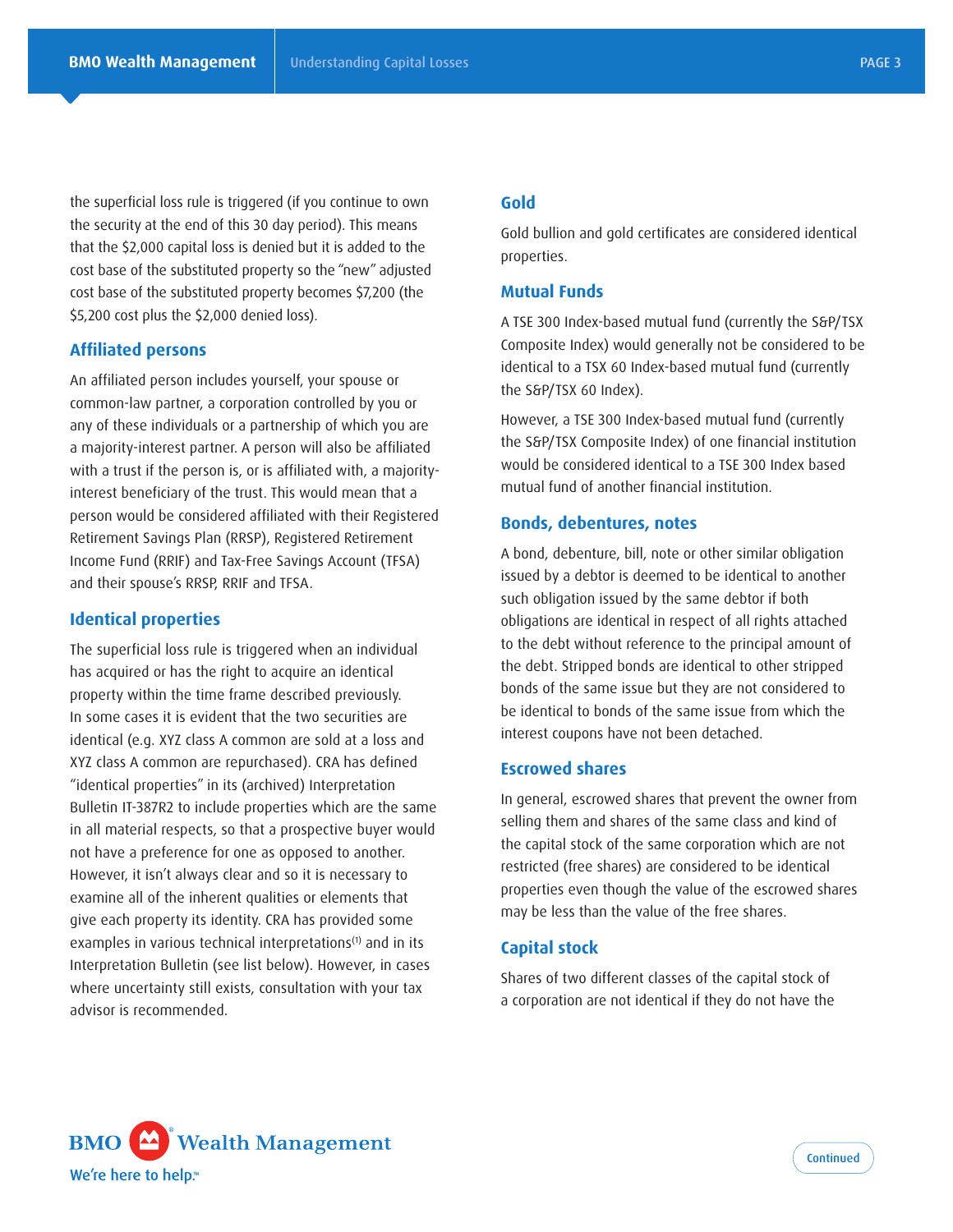same interests, rights and privileges. For example, Class A common shares of a corporation and Class B common shares of the same corporation which are the same in all respects, except that the Class A shares are voting and the Class B shares are non-voting, are not considered to be identical since they provide for different rights. However, conversion features of shares may impact the analysis, as discussed in the next section.

## **Convertible or exchangeable shares**

Occasionally, the holders of one Class of shares are entitled to exchange them for a different class of shares. Continuing with the previous example, let's assume the holders of the Class B shares are entitled to exchange them for Class A shares. If the investor exchanges Class B shares for Class A shares, the Class A shares acquired on the conversion are identical to any Class A shares already held or subsequently acquired by the taxpayer. In addition, for the purpose of these rules, the right or privilege of conversion or exchange is deemed to be a property that is identical to the property it can be exchanged for. This is an important concept that CRA has specifically addressed in its bulletin. In our example, if an individual disposes of Class A shares and realizes a loss on the sale and subsequently acquires Class B shares within 30 days, the loss on the sale of the Class A shares would be a superficial loss by virtue of the conversion feature allowing the Class B shares to be exchanged for the Class A shares.

#### **Partial dispositions**

In situations where fewer securities are acquired during the relevant period than were disposed of during the period or when fewer securities are left at the end of the period than were acquired during the period, CRA has outlined $(2)$  its administrative position on how to calculate

the superficial loss. CRA has provided the following formula to determine the amount of the superficial loss:

#### Superficial loss = (Least of: S, P and B)/S x L

*where*

| $\varsigma$      | is the number of items disposed of at that time                                                          |
|------------------|----------------------------------------------------------------------------------------------------------|
| $\boldsymbol{P}$ | is the number of items acquired in the 61 day period<br>(sale day and 30 days before and after the sale) |
| B                | is the number of identical items left at the end of<br>period (30 days after the sale)                   |
|                  | is the capital loss on the disposition as otherwise<br>determined                                        |

For example, where a taxpayer sells all 100 Class A common shares of X Inc. at a loss and acquires 5 identical shares within 30 days subsequent to the disposition and still owns the shares at the end of the 30 day period, the superficial loss provisions will apply to reduce the loss in respect of 5 out of the 100 shares disposed of to nil and add that superficial loss to the adjusted cost base of the 5 shares subsequently acquired. Using CRA's formula, where

 $S = 100$   $P = 5$   $B = 5$ 

Superficial Loss = 5/100 x Capital Loss.

# **Working with the Superficial Loss Rules**

- 1. A capital loss is not denied when an identical security is purchased by a child, grandchild or parent of the seller within the relevant time frame, since these individuals are not considered 'affiliated persons'.
- 2. An unrealized capital loss can be transferred to a spouse to potentially allow them to offset their capital gains. This strategy is complex and, therefore, consultation with a tax advisor is required. However, briefly stated, the strategy involves electing on a sale between

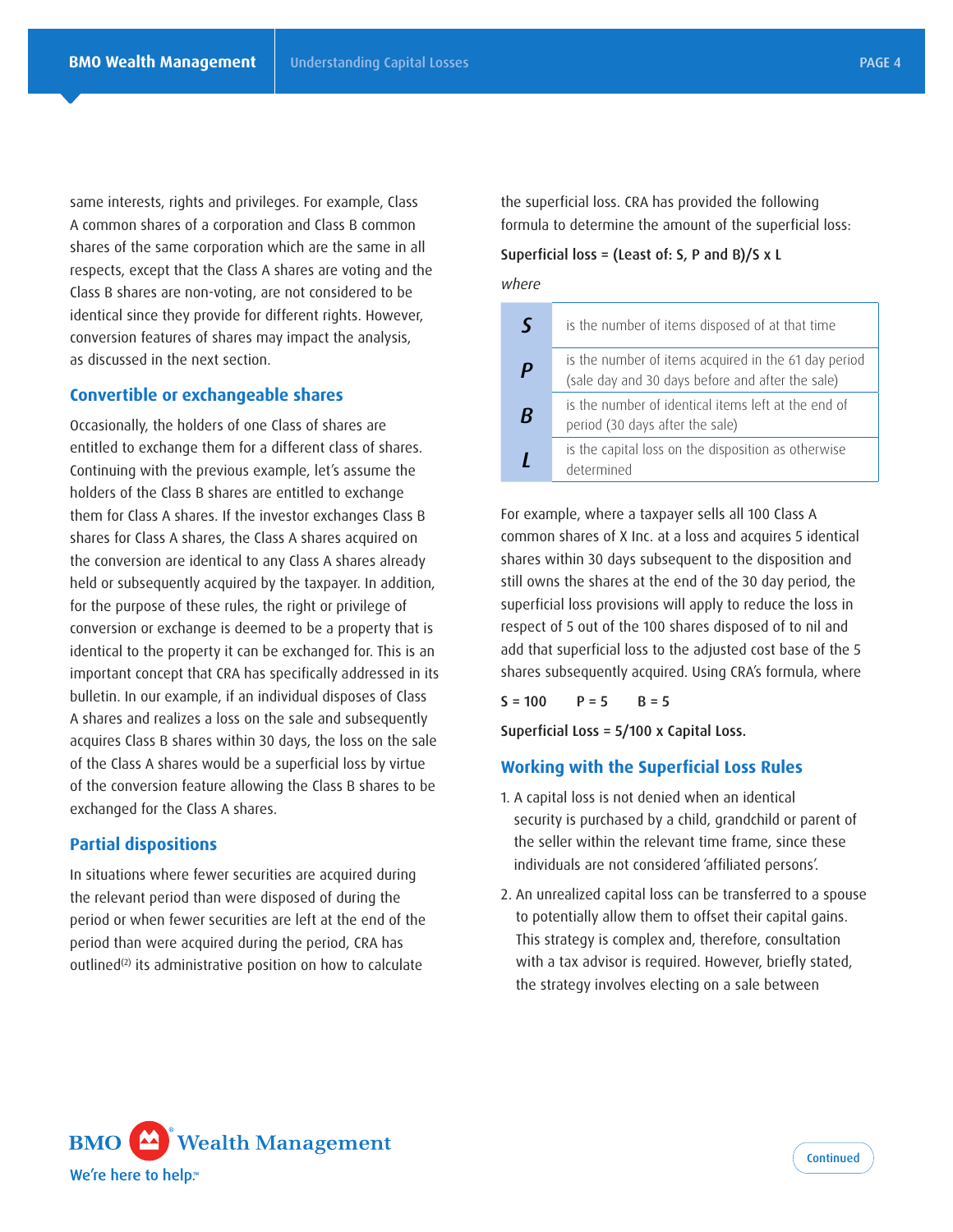spouses to treat the sale/transfer of the loss securities at fair market value (the Income Tax Act otherwise treats transactions between spouses as having been done at cost) and avoidance of potential attribution rules. The superficial loss rules are triggered since the acquiring spouse has purchased the security within 30 days of the transfer. This loss is denied but is added to the purchaser's cost base so when the acquiring spouse (who has realized capital gains on other securities) sells the security after 30 days of acquisition, the loss is realized and can be used to offset these capital gains.

3. As a result of earlier changes to the legislation described above dealing with affiliated persons, a capital loss realized in a non-registered account will be denied if an identical security was purchased by the individual's (or his or her spouse's) RRSP within the 30-day period. As before, the capital loss is also denied if a security is transferred "in-kind" directly to the RRSP. These rules also apply to RRIFs and TFSAs to deny capital losses on direct (or indirect) transfers.

## **"Stop-Loss" Rules**

Corporate investors (such as an "investment holding company") should be aware that comparable antiavoidance rules will apply to corporations in circumstances similar to the "superficial loss" rules described above for individuals. However, these "stop-loss" rules will instead deny and "suspend" the capital loss in the corporation, where it can ultimately be realized by the corporation once the property is no longer held within the affiliated group.

Corporate investors should also be aware of another "stoploss" provision that will deny a capital loss in a situation where a dividend was received on a share prior to the sale of the share at a loss. Since taxable dividends from

Canadian corporations are generally deductible from the recipient corporation's taxable income, a specific provision in the tax legislation seeks to deny a capital loss on the sale of a share of the dividend-paying security by a corporate investor, on the presumption that the payment of a (deductible) dividend contributed to the capital loss. However, this rule will not apply if the dividends were received on shares owned by the corporate investor throughout the 365-day period immediately preceding the loss sale, provided the investor (and other non-arm's length persons) did not own greater than 5% of the issued shares of any class in the dividend-paying corporation.

Similar rules can apply to corporate (and individual) investors on loss sales where non-taxable capital dividends were received on shares prior to the sale of these shares which resulted in the capital loss.

# **Security No Longer Publicly Traded**

If your portfolio contains securities for which there is no market, you may be able to take advantage of the tax loss (without an actual sale) if you make an election in writing and include it with your income tax return for the year. The tax rules that permit a capital loss on a worthless security are very specific and only allow a loss when the corporation has during the year become:

- bankrupt,
- insolvent and is in the process of winding-up in accordance with the Winding-up and Restructuring Act, or

If at the end of the year, the corporation is:

- insolvent,
- neither the corporation nor a corporation controlled by it carries on business,
- the fair market value of the shares is nil, and
- it is reasonable to expect that the corporation will be dissolved or wound up and will not commence to carry on business.